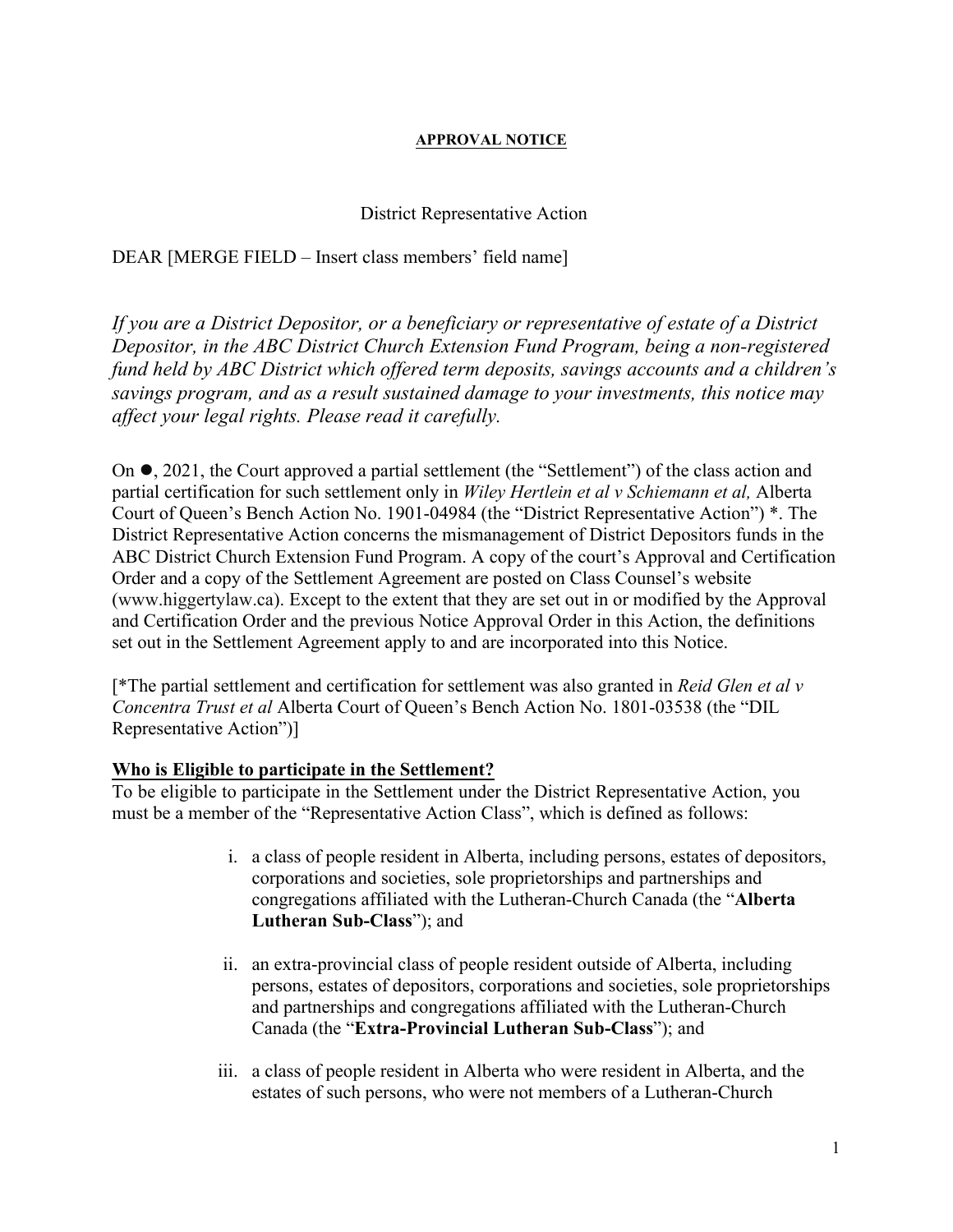congregation, including corporations and societies, sole proprietorships and partnerships and any other depositors (the "**Alberta Non-Lutheran Sub-Class**"); and

- iv. an extra-provincial class of people resident outside of Alberta, and the estates of such persons, who were not members of a Lutheran-Church congregation, including corporations and societies, sole proprietorships and partnerships and any other depositors (the "**Extra-Provincial Non-Lutheran Sub-Class**"); AND WHO
- v. invested in the Lutheran-Church-Canada Alberta and British Columbia District's Church Extension Fund (the "CEF") as depositors toward the fund.

Except for "**Excluded Persons**" which shall be defined as follows:

- i. A Defendant in this class action; or
- ii. Any past and present subsidiaries, affiliates, officers, directors, senior employees, partners, legal representatives, heirs, successors, predecessors, and assigns of the Defendants; or
- iii. all members of the putative Classes or Sub-Classes who submitted no later than December 15, 2016 an opt-out form in the manner prescribed by the District Sanction Order filed August 5, 2016 in Alberta Court of Queen's Bench of Alberta Action No. 1501-00955 (the "CCAA Proceedings")

If you are a member of the Representative Action Class, **you will automatically be included**  in this Representative Action and are not required to take any further steps at this stage.

## **The Terms of the Proposed Settlement**

Under the Settlement Agreement, members of the Representative Action Class will be entitled to payment of the following amounts by the Settling Defendants.

If the settlement is approved, and subject to court approval, each member of the Representative Action Class (including the legal representative(s) of the estate of a deceased member) will be paid a proportionate share of the Settlement Funds, calculated as follows:

| <b>Total Settlement</b> | \$● to remain           |
|-------------------------|-------------------------|
| <b>Funds</b>            | undisclosed but still   |
|                         | part of the calculation |

**LESS**

**Allocation from the settlement** 

 $\mathbf{\$} \bullet$  to remain undisclosed but still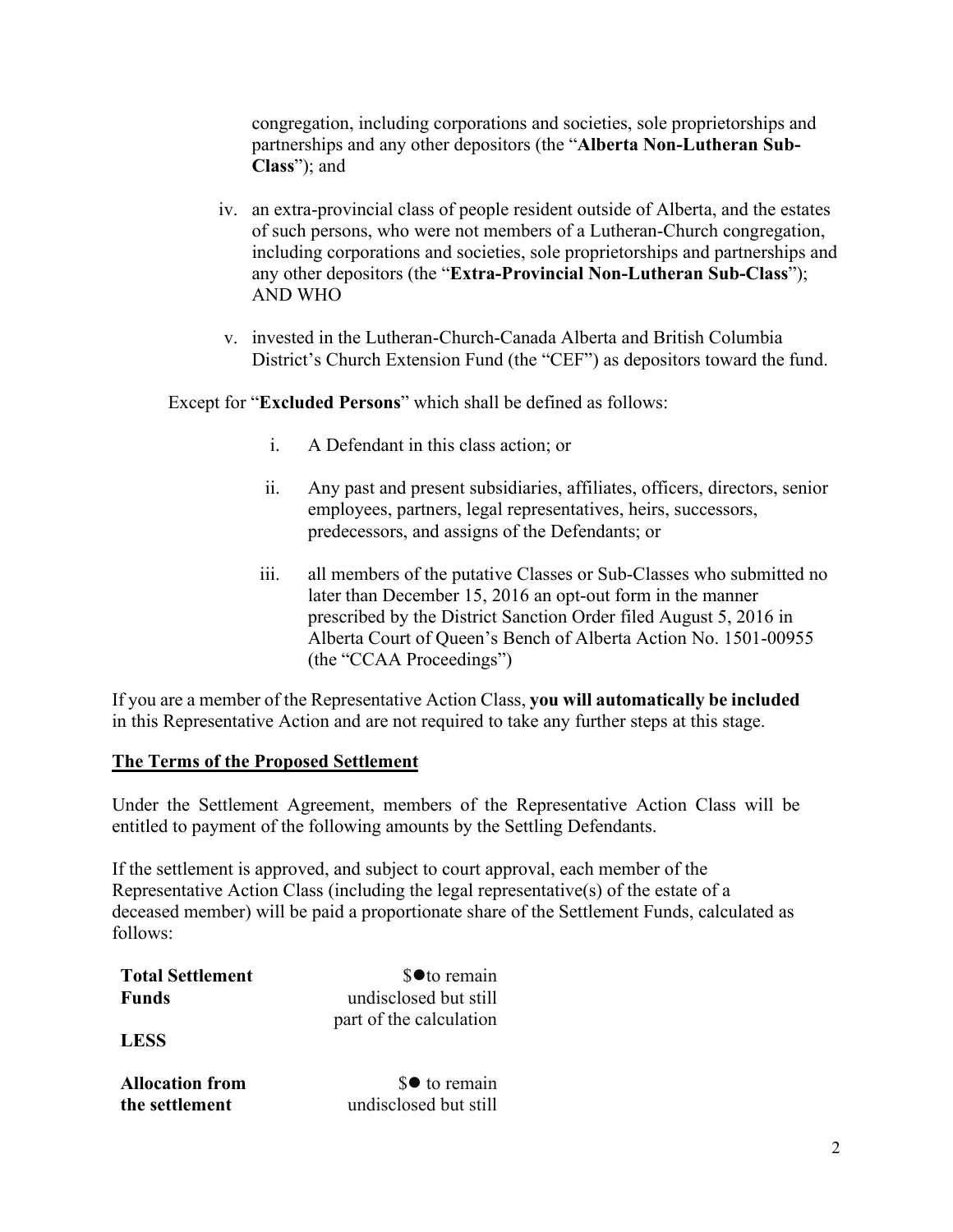| funds for DIL<br>Representative<br><b>Action</b>                                                              | part of the calculation                                           |                                                                                                                                                                                                                                                                                                                                                                                                                                  |
|---------------------------------------------------------------------------------------------------------------|-------------------------------------------------------------------|----------------------------------------------------------------------------------------------------------------------------------------------------------------------------------------------------------------------------------------------------------------------------------------------------------------------------------------------------------------------------------------------------------------------------------|
| <b>Allocation from</b><br>the settlement<br>funds for District<br>Representative<br><b>Action</b>             | \$● to remain<br>undisclosed but still<br>part of the calculation |                                                                                                                                                                                                                                                                                                                                                                                                                                  |
| <b>LESS</b>                                                                                                   |                                                                   | \$● to augment the existing litigation<br>holdback to cover costs associated<br>with the approval process which are<br>not incurred by the time of<br>distribution, potential future costs<br>and disbursements in the<br>Representative Action and to cover<br>("self-insure") the Representative<br>Plaintiffs in this Action against<br>potential adverse court costs, or in<br>such other amount as the court may<br>direct. |
| <b>LESS</b>                                                                                                   |                                                                   | \$● estimated class counsel legal fees,<br>disbursements, and GST subject to<br>approval by the Court.                                                                                                                                                                                                                                                                                                                           |
| <b>LESS</b>                                                                                                   |                                                                   | \$● Estimated third-party professional<br>fees related to court approval and<br>distribution.                                                                                                                                                                                                                                                                                                                                    |
| Your share of the<br><b>Distribution is</b><br>proposed to be<br>determined<br>proportionately as<br>follows: |                                                                   |                                                                                                                                                                                                                                                                                                                                                                                                                                  |
| <b>Net Amount of</b><br><b>Settlement Funds</b><br>available for<br>distributions                             | \$● to remain<br>undisclosed but still<br>part of the calculation |                                                                                                                                                                                                                                                                                                                                                                                                                                  |
| <b>Multiplied by the</b><br>following fraction:                                                               | Total amount of each<br>Class member's "Net<br>Claim after        |                                                                                                                                                                                                                                                                                                                                                                                                                                  |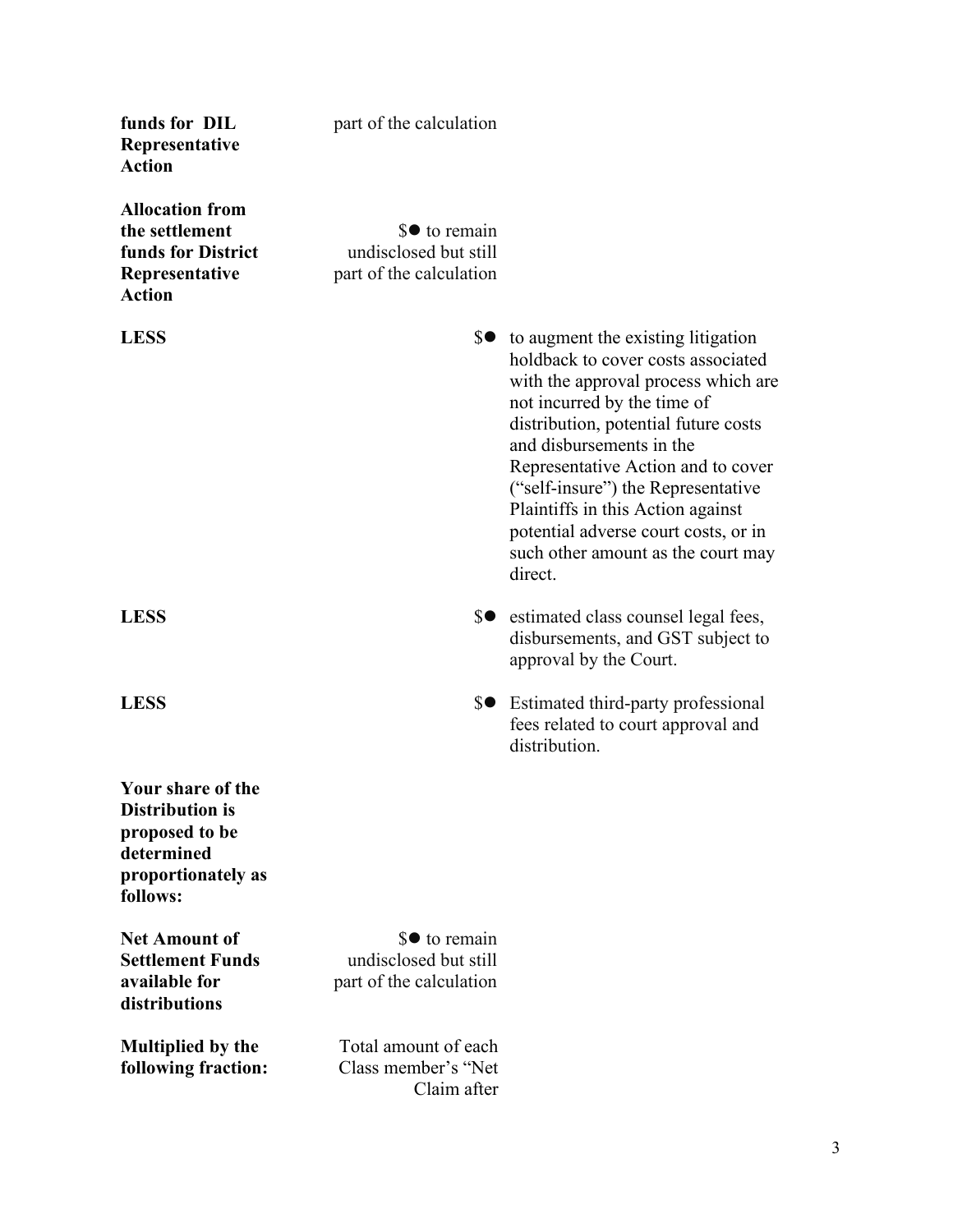Convenience Payment" \* divided by the Total Amount of all Representative Action Class members' Net Claim after Convenience Payment\*

\*specified in the Opt-In List that was prepared by the Monitor in the CCAA Proceedings and as updated by the Monitor or the Claims Administrator from time to time, MNP.

Your share of the proposed distribution is currently calculated to be  $\mathcal{S}$  [MERGE FIELD], subject to any adjustments and updates by the Claims Administrator. To view the amount of your share as updated from time to time, go to www.mnp.ca/ceflccsettlement (the "Portal") and input your personalized passcode: [MERGE FIELD - INSERT INDIVIDUAL PASSCODE].

[The information in the Portal is confidential and is not to be divulged except to anyone assisting you with computer access and/or your professional advisors on a confidential basis.]

# **No Further Opt-Out**

The Court has directed that no further opt-out process be required as it has already been done in the related CCAA Proceedings.

If you previously opted-out late after the District Representative Action was commenced on February 22, 2016, but you still do not wish to participate in the settlement distribution, you may decline to negotiate your distribution cheque. Subject to court approval, it is proposed that the funds for any cheques uncashed after 6 months of mailing will be added to the litigation fund referenced above.

# **SETTLEMENT FUNDS SHALL BE DISTRIBUTEDAS FOLLOWS:**

The Claims Administrator, MNP Ltd., will be issuing a cheque to be delivered by regular mail to the last known mailing address for each Representative Action Class member for such member's share of the settlement distribution. The funds for any cheques uncashed after 6 months of mailing will be added to the litigation fund referenced above.

You should expect to receive your cheque for your share of the settlement funds within a week or so after the appeal period for the Order for Approval and Certification for Partial Settlement has successfully expired\*. (\*The appeal period is expected to expire without any appeal one month from the date of decision for the Order.)

## **What are the Financial Consequences?**

No member of the Representative Action Class, other than the Representative Plaintiffs, will be